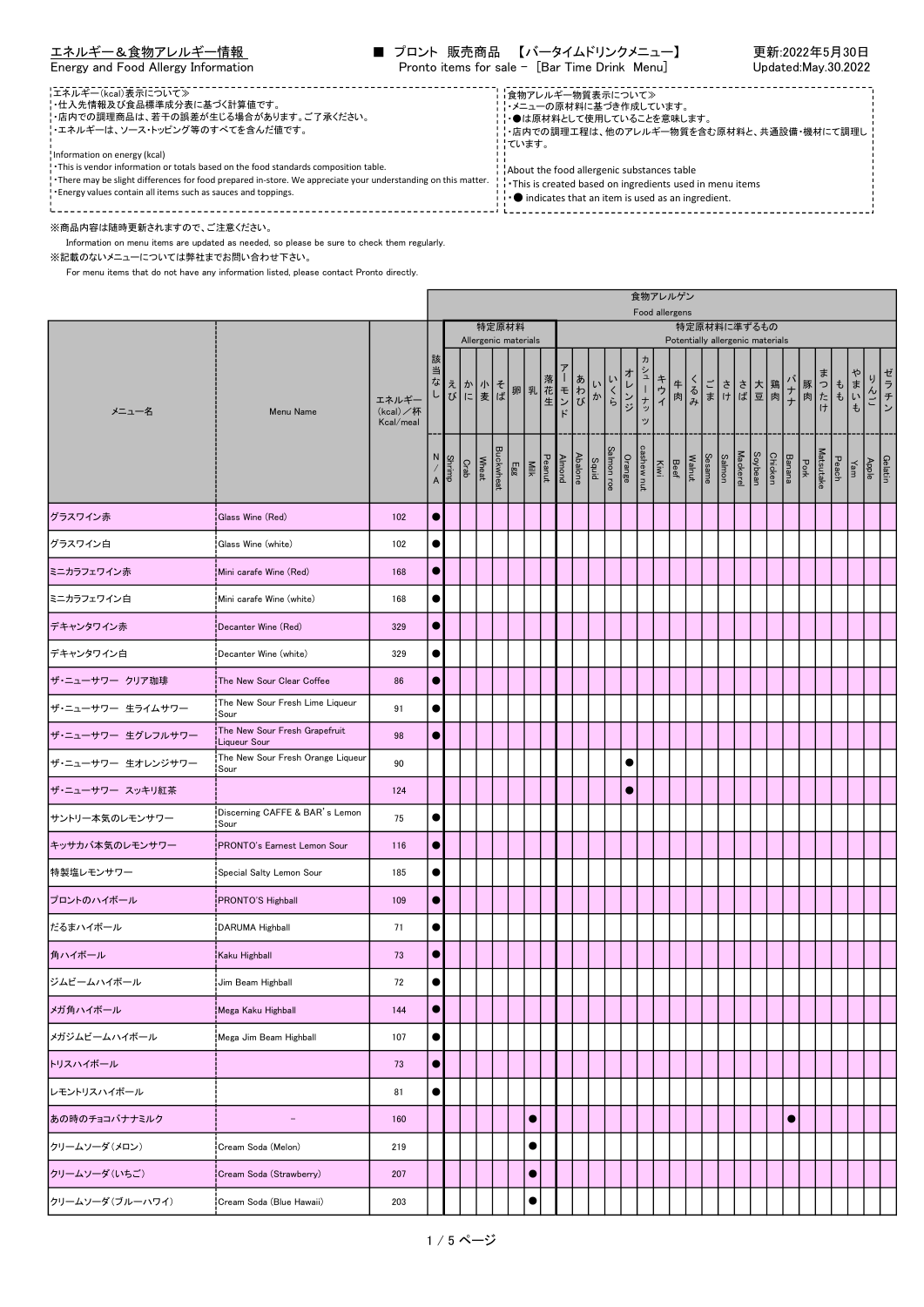|  |  | Energy and Food Allergy Information |
|--|--|-------------------------------------|
|  |  |                                     |

| エネルギー&食物アレルギー情報                     |  | ■ プロント 販売商品 【バータイムドリンクメニュー】                   | 更新:2022年5月30日       |
|-------------------------------------|--|-----------------------------------------------|---------------------|
| Energy and Food Allergy Information |  | Pronto items for sale - [Bar Time Drink Menu] | Updated:May.30.2022 |

| - エネルギー(kcal)表示について≫<br>- 仕入先情報及び食品標準成分表に基づく計算値です。<br>- - 店内での調理商品は、若干の誤差が生じる場合があります。ご了承ください。<br>'・エネルギーは、ソース・トッピング等のすべてを含んだ値です。<br>Information on energy (kcal)<br>. This is vendor information or totals based on the food standards composition table.<br>. There may be slight differences for food prepared in-store. We appreciate your understanding on this matter.<br>! Energy values contain all items such as sauces and toppings. | ■食物アレルギー物質表示について≫<br>−・メニューの原材料に基づき作成しています。<br>⊹●は原材料として使用していることを意味します。<br><b>¦・店内での調理工程は、他のアレルギー物質を含む原材料と、共通設備・機材にて調理し!</b><br>¦¦ています。<br>About the food allergenic substances table<br>This is created based on ingredients used in menu items<br>$\cdots$ indicates that an item is used as an ingredient. |  |
|-----------------------------------------------------------------------------------------------------------------------------------------------------------------------------------------------------------------------------------------------------------------------------------------------------------------------------------------------------------------------------------------------------------------------------------------------|---------------------------------------------------------------------------------------------------------------------------------------------------------------------------------------------------------------------------------------------------------------------------------------------------------------|--|
| ※商品内容は随時更新されますので、ご注意ください。                                                                                                                                                                                                                                                                                                                                                                                                                     |                                                                                                                                                                                                                                                                                                               |  |

Information on menu items are updated as needed, so please be sure to check them regularly.

※記載のないメニューについては弊社までお問い合わせ下さい。

|                             |                                              |                                |           |                                    |               |                  |                      |           |                                    |                                          |                     |                            |           |             | 食物アレルゲン<br>Food allergens                                                 |       |     |  |                                                         |         |                           |  |           |     |                                                                                                                            |      |
|-----------------------------|----------------------------------------------|--------------------------------|-----------|------------------------------------|---------------|------------------|----------------------|-----------|------------------------------------|------------------------------------------|---------------------|----------------------------|-----------|-------------|---------------------------------------------------------------------------|-------|-----|--|---------------------------------------------------------|---------|---------------------------|--|-----------|-----|----------------------------------------------------------------------------------------------------------------------------|------|
|                             |                                              |                                |           |                                    |               |                  | 特定原材料                |           |                                    |                                          |                     |                            |           |             |                                                                           |       |     |  | 特定原材料に準ずるもの                                             |         |                           |  |           |     |                                                                                                                            |      |
| メニュー名                       | Menu Name                                    | エネルギー<br>(kcal)/杯<br>Kcal/meal | 該<br>当    |                                    |               |                  | Allergenic materials |           |                                    | ヨなえ かいそ 卵乳花モンび にっきょう エンバー エンジン エンジン エンジン | いか                  | い<br>$\frac{\zeta}{\zeta}$ | オレンジ      | カシューナッ<br>ッ | キウイ                                                                       | $+$ 肉 | くるみ |  | Potentially allergenic materials<br>ごささ大 鶏<br>まけ<br>ば豆肉 |         |                           |  | バナナ あたけ   | まいも | りんご                                                                                                                        | ゼラチン |
|                             |                                              |                                |           | $\frac{\text{Shirling}}{\text{A}}$ | Wheat<br>Crab | <b>Buckwheat</b> |                      |           | Abalone<br>Almond<br>Peanut<br>Egg |                                          | Salmon roe<br>Squid |                            |           |             | Sesame<br>Sesame<br>Beef<br>Beef<br>Corange<br>Orange<br>Orange<br>Orange |       |     |  | <b>Mackerel</b>                                         | Soybean | Pork<br>Banana<br>Chicken |  | Matsutake |     | $\begin{array}{c c c}\n\hline\hline\text{delatin} & \text{Apple} \\ \hline\text{Apple} & \text{Pear} \\ \hline\end{array}$ |      |
| キャラメルミルクセーキ                 |                                              | 322                            |           |                                    |               |                  | $\bullet$            | $\bullet$ |                                    |                                          |                     |                            |           |             |                                                                           |       |     |  |                                                         |         |                           |  |           |     |                                                                                                                            |      |
| トーキョーサイダーサワー                |                                              | 200                            | $\bullet$ |                                    |               |                  |                      |           |                                    |                                          |                     |                            |           |             |                                                                           |       |     |  |                                                         |         |                           |  |           |     |                                                                                                                            |      |
| ナカ                          |                                              | 67                             | $\bullet$ |                                    |               |                  |                      |           |                                    |                                          |                     |                            |           |             |                                                                           |       |     |  |                                                         |         |                           |  |           |     |                                                                                                                            |      |
| レモン香るワインサワー 赤               | $\overline{a}$                               | 70                             | $\bullet$ |                                    |               |                  |                      |           |                                    |                                          |                     |                            |           |             |                                                                           |       |     |  |                                                         |         |                           |  |           |     |                                                                                                                            |      |
| レモン香るワインサワー 白               |                                              | 70                             | $\bullet$ |                                    |               |                  |                      |           |                                    |                                          |                     |                            |           |             |                                                                           |       |     |  |                                                         |         |                           |  |           |     |                                                                                                                            |      |
| 岩塩トマトハイ                     | Tomato Highball                              | 101                            | $\bullet$ |                                    |               |                  |                      |           |                                    |                                          |                     |                            |           |             |                                                                           |       |     |  |                                                         |         |                           |  |           |     |                                                                                                                            |      |
| バイスサワー                      | Vice Sour (Plum vinegar & Perilla<br>(flavor | 110                            |           |                                    |               |                  |                      |           |                                    |                                          |                     |                            |           |             |                                                                           |       |     |  |                                                         |         |                           |  |           |     | $\bullet$                                                                                                                  |      |
| ちょっと流行りかけている翠ジンソーダ          | Ahead of the trend SUI Gin Soda              | 67                             | $\bullet$ |                                    |               |                  |                      |           |                                    |                                          |                     |                            |           |             |                                                                           |       |     |  |                                                         |         |                           |  |           |     |                                                                                                                            |      |
| ウーロンハイ                      | Oolong Tea Highball                          | 61                             | $\bullet$ |                                    |               |                  |                      |           |                                    |                                          |                     |                            |           |             |                                                                           |       |     |  |                                                         |         |                           |  |           |     |                                                                                                                            |      |
| 大隅(麦)                       | The Osumi Barley Shochu                      | 83                             | $\bullet$ |                                    |               |                  |                      |           |                                    |                                          |                     |                            |           |             |                                                                           |       |     |  |                                                         |         |                           |  |           |     |                                                                                                                            |      |
| 大隅(芋)                       | The Osumi Potato Shochu                      | 83                             | $\bullet$ |                                    |               |                  |                      |           |                                    |                                          |                     |                            |           |             |                                                                           |       |     |  |                                                         |         |                           |  |           |     |                                                                                                                            |      |
| ザ・プレミアム・モルツ 〈香る〉エール<br>パイント | The Premium Malt's Ale Beer Pint             | 200                            | $\bullet$ |                                    |               |                  |                      |           |                                    |                                          |                     |                            |           |             |                                                                           |       |     |  |                                                         |         |                           |  |           |     |                                                                                                                            |      |
| ザ·プレミアム·モルツ〈香る〉エール グ<br>ラス  | The Premium Malt's Beer Glass                | 120                            | $\bullet$ |                                    |               |                  |                      |           |                                    |                                          |                     |                            |           |             |                                                                           |       |     |  |                                                         |         |                           |  |           |     |                                                                                                                            |      |
| ザ・プレミアム・モルツ 〈香る〉エール<br>ジョッキ | The Premium Malt's Beer Jug                  | 131                            | $\bullet$ |                                    |               |                  |                      |           |                                    |                                          |                     |                            |           |             |                                                                           |       |     |  |                                                         |         |                           |  |           |     |                                                                                                                            |      |
| ジンフィズ                       | Gin Fizz                                     | 112                            | $\bullet$ |                                    |               |                  |                      |           |                                    |                                          |                     |                            |           |             |                                                                           |       |     |  |                                                         |         |                           |  |           |     |                                                                                                                            |      |
| ピーチフィズ                      | Peach Fizz                                   | 88                             | $\bullet$ |                                    |               |                  |                      |           |                                    |                                          |                     |                            |           |             |                                                                           |       |     |  |                                                         |         |                           |  |           |     |                                                                                                                            |      |
| 翠ジントニック                     | Gin and tonic                                | 99                             | $\bullet$ |                                    |               |                  |                      |           |                                    |                                          |                     |                            |           |             |                                                                           |       |     |  |                                                         |         |                           |  |           |     |                                                                                                                            |      |
| モスコミュール                     | Moscow Mule                                  | 111                            | $\bullet$ |                                    |               |                  |                      |           |                                    |                                          |                     |                            |           |             |                                                                           |       |     |  |                                                         |         |                           |  |           |     |                                                                                                                            |      |
| シャンディガフ                     | Shandy Gaff                                  | 132                            | $\bullet$ |                                    |               |                  |                      |           |                                    |                                          |                     |                            |           |             |                                                                           |       |     |  |                                                         |         |                           |  |           |     |                                                                                                                            |      |
| カシスオレンジ                     | Cassis and orange                            | 155                            |           |                                    |               |                  |                      |           |                                    |                                          |                     |                            | $\bullet$ |             |                                                                           |       |     |  |                                                         |         |                           |  |           |     |                                                                                                                            |      |
| カシスウーロン                     | Cassis and Oolong tea                        | 84                             | $\bullet$ |                                    |               |                  |                      |           |                                    |                                          |                     |                            |           |             |                                                                           |       |     |  |                                                         |         |                           |  |           |     |                                                                                                                            |      |
| オールフリー                      | All-Free                                     | 0                              | $\bullet$ |                                    |               |                  |                      |           |                                    |                                          |                     |                            |           |             |                                                                           |       |     |  |                                                         |         |                           |  |           |     |                                                                                                                            |      |
| ブラッドオレンジジュース                | <b>Blood Orange Juice</b>                    | 108                            |           |                                    |               |                  |                      |           |                                    |                                          |                     |                            | $\bullet$ |             |                                                                           |       |     |  |                                                         |         |                           |  |           |     |                                                                                                                            |      |
| ウーロン茶                       | Oolong tea                                   | 0                              | $\bullet$ |                                    |               |                  |                      |           |                                    |                                          |                     |                            |           |             |                                                                           |       |     |  |                                                         |         |                           |  |           |     |                                                                                                                            |      |
| ジンジャーエール                    | Ginger Ale                                   | 72                             | $\bullet$ |                                    |               |                  |                      |           |                                    |                                          |                     |                            |           |             |                                                                           |       |     |  |                                                         |         |                           |  |           |     |                                                                                                                            |      |
| ホットコーヒー                     | Hot Coffee                                   | 7                              | $\bullet$ |                                    |               |                  |                      |           |                                    |                                          |                     |                            |           |             |                                                                           |       |     |  |                                                         |         |                           |  |           |     |                                                                                                                            |      |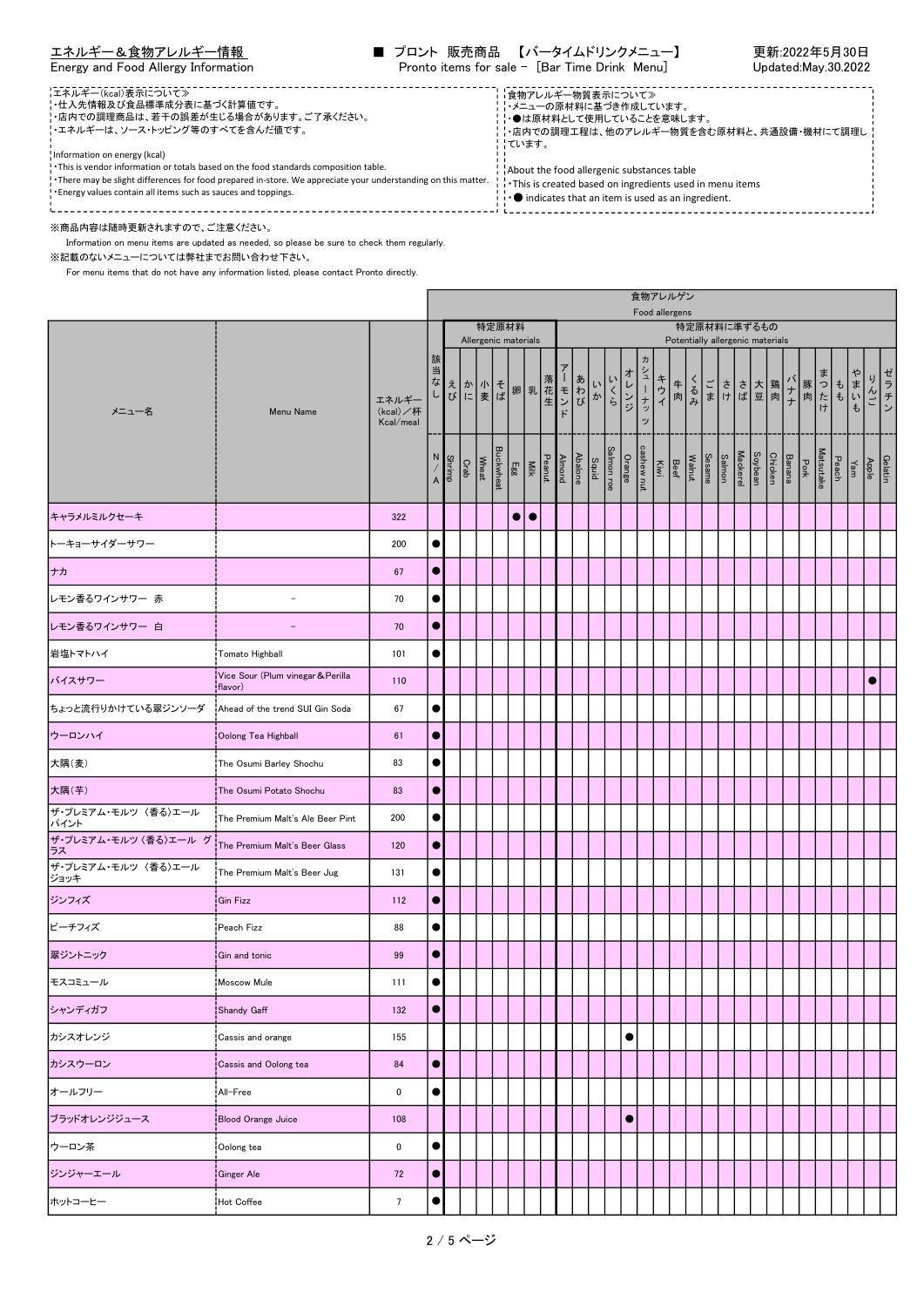## Energy and Food Allergy Information

| エネルギー&食物アレルギー情報                     | ■ プロント 販売商品 【バータイムドリンクメニュー】                   | 更新:2022年5月30日       |
|-------------------------------------|-----------------------------------------------|---------------------|
| Energy and Food Allergy Information | Pronto items for sale - [Bar Time Drink Menu] | Updated:May.30.2022 |

-----------------エネルギー(kcal)表示について≫ ・仕入先情報及び食品標準成分表に基づく計算値です。 食物アレルギー物質表示について≫ ・メニューの原材料に基づき作成しています。 ・店内での調理商品は、若干の誤差が生じる場合があります。ご了承ください。 ・●は原材料として使用していることを意味します。 ・エネルギーは、ソース・トッピング等のすべてを含んだ値です。 ・店内での調理工程は、他のアレルギー物質を含む原材料と、共通設備・機材にて調理し - ………<br>|ています。 Information on energy (kcal) ・This is vendor information or totals based on the food standards composition table. About the food allergenic substances table ・There may be slight differences for food prepared in-store. We appreciate your understanding on this matter. ・This is created based on ingredients used in menu items ・Energy values contain all items such as sauces and toppings. **. ●** indicates that an item is used as an ingredient. ※商品内容は随時更新されますので、ご注意ください。

Information on menu items are updated as needed, so please be sure to check them regularly.

※記載のないメニューについては弊社までお問い合わせ下さい。

|                   |             |                                |                |               |                                |       |                  |          |                          |                       |         |                     |                            |                           |                                           | 食物アレルゲン        |    |                          |               |                                  |         |         |                 |               |              |       |                      |       |                  |
|-------------------|-------------|--------------------------------|----------------|---------------|--------------------------------|-------|------------------|----------|--------------------------|-----------------------|---------|---------------------|----------------------------|---------------------------|-------------------------------------------|----------------|----|--------------------------|---------------|----------------------------------|---------|---------|-----------------|---------------|--------------|-------|----------------------|-------|------------------|
|                   |             |                                |                |               |                                |       |                  |          |                          |                       |         |                     |                            |                           |                                           | Food allergens |    |                          |               |                                  |         |         |                 |               |              |       |                      |       |                  |
|                   |             |                                |                |               |                                | 特定原材料 |                  |          |                          |                       |         |                     |                            |                           |                                           |                |    |                          |               | 特定原材料に準ずるもの                      |         |         |                 |               |              |       |                      |       |                  |
|                   |             |                                |                |               | Allergenic materials           |       |                  |          |                          |                       |         |                     |                            |                           |                                           |                |    |                          |               | Potentially allergenic materials |         |         |                 |               |              |       |                      |       |                  |
| メニュー名             | Menu Name   | エネルギー<br>(kcal)/杯<br>Kcal/meal | 当<br>な         |               | えか 小 そ 卵 乳<br>び に 麦 ぱ ア 乳<br>生 |       |                  |          |                          | $\overline{r}$<br>モンド | あわび     | か                   | い<br>$\tilde{\mathcal{b}}$ | 才<br>$\frac{2}{\sqrt{2}}$ | 力<br>$\mathfrak{a}$<br>しち<br>$\mathbf{v}$ | キウィ            | 牛肉 | $\frac{1}{2}$            |               | ご さ さ 大 鶏 <br> ま け ぱ 豆 肉         |         |         | ハナ   豚<br>ナ   肉 |               | ま<br>っ<br>たけ | ŧ     | ゃ<br>ま<br>$\pm$ .    |       | ゼ<br>ラ<br>チ<br>Σ |
|                   |             |                                | $\overline{A}$ | <b>Shrimp</b> | Wheat<br>Crab                  |       | <b>Buckwheat</b> | $E_{gg}$ | Almond<br>Peanut<br>Milk |                       | Abalone | Salmon roe<br>Squid |                            | cashew nut<br>Orange      |                                           | <b>Ki</b> si   |    | Sesame<br>Walnut<br>Beef | <b>Salmon</b> | <b>Mackerel</b>                  | Soybean | Chicken | Banana          | $\frac{P}{2}$ | Matsutake    | Peach | $\sqrt{\frac{1}{2}}$ | Apple | Gelatin          |
| ホットティー            | Hot Tea     | $\mathbf{0}$                   |                |               |                                |       |                  |          |                          |                       |         |                     |                            |                           |                                           |                |    |                          |               |                                  |         |         |                 |               |              |       |                      |       |                  |
| アイスコーヒー           | Iced Coffee | 5                              |                |               |                                |       |                  |          |                          |                       |         |                     |                            |                           |                                           |                |    |                          |               |                                  |         |         |                 |               |              |       |                      |       |                  |
| アイスティー            | Iced Tea    | $\overline{2}$                 |                |               |                                |       |                  |          |                          |                       |         |                     |                            |                           |                                           |                |    |                          |               |                                  |         |         |                 |               |              |       |                      |       |                  |
| だるまの水割り~奇跡の13回転半~ |             | 71                             |                |               |                                |       |                  |          |                          |                       |         |                     |                            |                           |                                           |                |    |                          |               |                                  |         |         |                 |               |              |       |                      |       |                  |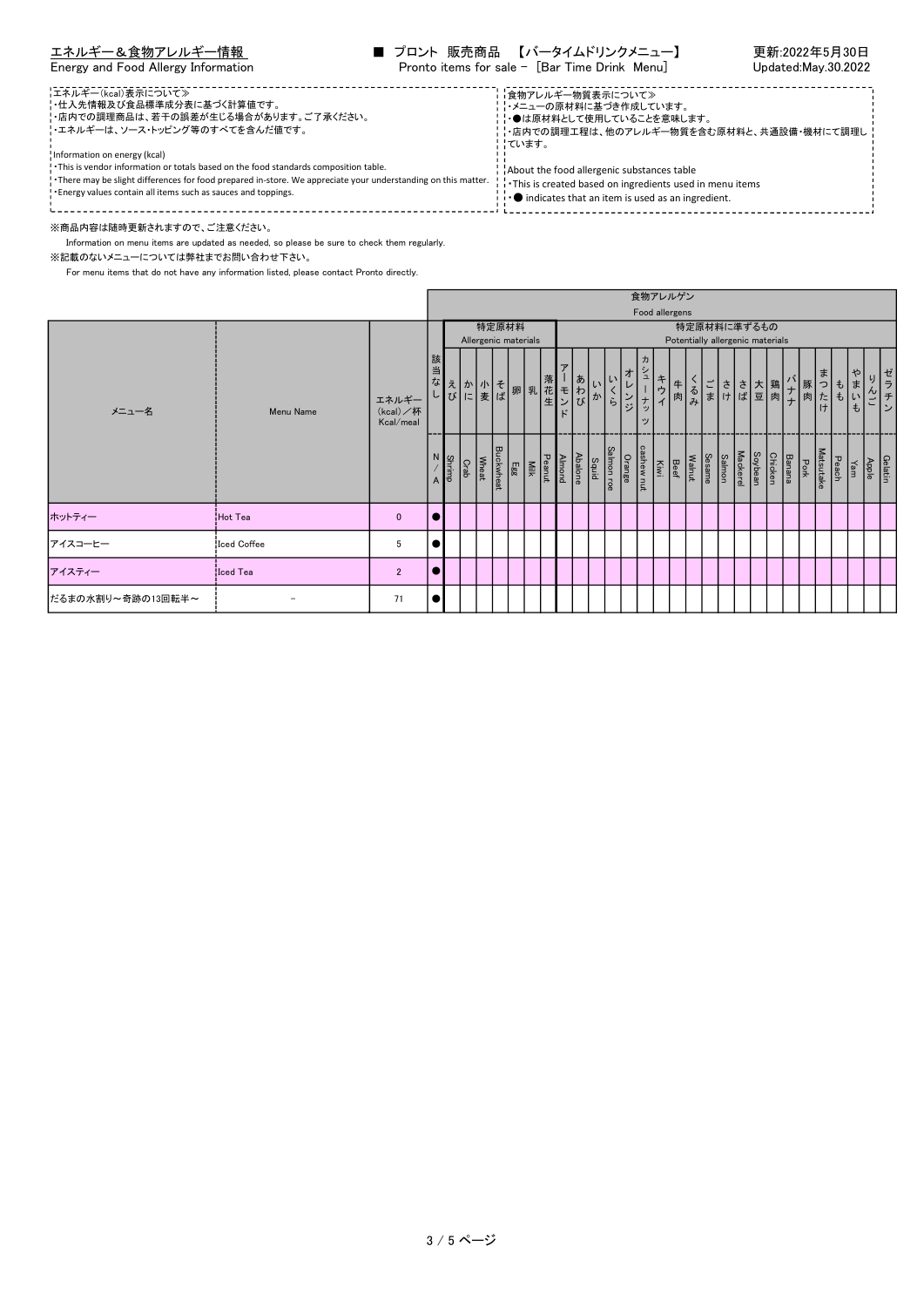| エネルギー&食物アレルギー情報                     | ■ プロント 販売商品 【バータイムフードメニュー】                   | 更新:2022年5月30日       |
|-------------------------------------|----------------------------------------------|---------------------|
| Energy and Food Allergy Information | Pronto items for sale - [Bar Time Food Menu] | Updated:May.30.2022 |

 $\triangle$ kh<sub>r</sub>  $\overline{z}$ 

٦

| ¦エネルギー(kcal)表示について≫                                                                                            | 自物アレルギー物質表示について≫                                                          |
|----------------------------------------------------------------------------------------------------------------|---------------------------------------------------------------------------|
| !・仕入先情報及び食品標準成分表に基づく計算値です。                                                                                     | ・メニューの原材料に基づき作成しています。                                                     |
| ・店内での調理商品は、若干の誤差が生じる場合があります。ご了承ください。                                                                           | ☆●は原材料として使用していることを意味します。                                                  |
| !エネルギーは、ソース・トッピング等のすべてを含んだ値です。                                                                                 | ・店内での調理工程は、他のアレルギー物質を含む原材料と、共通設備・機材 !                                     |
| Information on energy (kcal)                                                                                   | - にて調理しています。                                                              |
| . This is vendor information or totals based on the food standards composition table.                          | About the food allergenic substances table                                |
| . There may be slight differences for food prepared in-store. We appreciate your understanding on this matter. | This is created based on ingredients used in menu items                   |
| . Energy values contain all items such as sauces and toppings.                                                 | $\mathbf{I}^{\text{in}}$ indicates that an item is used as an ingredient. |

г

※商品内容は随時更新されますので、ご注意ください。

Information on menu items are updated as needed, so please be sure to check them regularly.

※記載のないメニューについては弊社までお問い合わせ下さい。

|                                  |                                     | 良物ノレルソン<br>Food allergens<br>特定原材料<br>特定原材料に準ずるもの |                             |           |  |           |  |                      |           |                                                                            |           |                |                               |     |           |                 |      |    |                                    |           |                 |           |                              |           |                             |           |     |                                                                                                                                              |           |
|----------------------------------|-------------------------------------|---------------------------------------------------|-----------------------------|-----------|--|-----------|--|----------------------|-----------|----------------------------------------------------------------------------|-----------|----------------|-------------------------------|-----|-----------|-----------------|------|----|------------------------------------|-----------|-----------------|-----------|------------------------------|-----------|-----------------------------|-----------|-----|----------------------------------------------------------------------------------------------------------------------------------------------|-----------|
|                                  |                                     |                                                   |                             |           |  |           |  | Allergenic materials |           |                                                                            |           |                |                               |     |           |                 |      |    | Potentially allergenic materials   |           |                 |           |                              |           |                             |           |     |                                                                                                                                              |           |
| メニュー名                            | Menu Name                           | エネルギー<br>(kcal)/杯<br>Kcal/meal                    | 該<br>当<br>なし                |           |  |           |  |                      |           | えかれ そ 卵 乳花 エンド しゅうしょう しゅうしゅう きょうしゅう きょうしゅう きょうしゅう きょうしゅう                   |           |                | あわびか                          | いくら | オレンジ      | ヵ<br>シューナッ<br>ッ | キウイ  | 牛肉 | くるみ                                |           | ごささ大 鶏<br>まけば豆肉 |           |                              |           | バナナ<br> <br> <br> <br> まったも |           | まいも | りんご                                                                                                                                          | ゼラチン      |
|                                  |                                     |                                                   | N<br>$\frac{7}{\mathsf{A}}$ |           |  |           |  |                      |           | Almond<br>Peanut<br>Egg<br>Buckwheat<br>Orab<br>Shrimp<br>Shrimp<br>Shrimp |           | <b>Abalone</b> | Orange<br>Salmon roe<br>Squid |     |           | cashew nut      | Kiwi |    | Salmon<br>Sesame<br>Walnut<br>Beef |           |                 | Mackerel  | Banana<br>Chicken<br>Soybean |           | Pork                        | Matsutake |     | $\begin{array}{c c}\n\text{Gelatin} & \text{Apple} \\ \hline\n\text{Apple} & \text{Pear} \\ \hline\n\text{Peach} & \text{Pear}\n\end{array}$ |           |
| お通し(塩茹で落花生)                      |                                     | 92                                                |                             |           |  |           |  |                      |           | $\bullet$                                                                  |           |                |                               |     |           |                 |      |    |                                    |           |                 |           |                              |           |                             |           |     |                                                                                                                                              |           |
| お通し(燻とば)                         |                                     | 32                                                |                             |           |  |           |  |                      |           |                                                                            |           |                |                               |     |           |                 |      |    |                                    |           | $\bullet$       |           |                              |           |                             |           |     |                                                                                                                                              |           |
| お通し(平打ちパスタ、揚げちゃいまし<br>$\uparrow$ |                                     | 42                                                |                             |           |  | $\bullet$ |  |                      | $\bullet$ |                                                                            |           |                |                               |     |           |                 |      |    |                                    |           |                 |           | $\bullet$                    | $\bullet$ |                             |           |     |                                                                                                                                              |           |
| チューリップ唐揚げ プレーン(1本)               | Tulip-shaped Fried Chicken Plain(1) | 82                                                |                             |           |  | $\bullet$ |  | $\bullet$            |           |                                                                            |           |                |                               |     |           |                 |      |    |                                    |           |                 |           | $\bullet$                    | $\bullet$ |                             |           |     |                                                                                                                                              |           |
| チューリップ唐揚げ 危険なのり塩(1本) -           |                                     | 82                                                |                             |           |  | $\bullet$ |  | $\bullet$            |           |                                                                            |           |                |                               |     |           |                 |      |    |                                    |           |                 |           | $\bullet$                    | $\bullet$ |                             |           |     |                                                                                                                                              |           |
| チューリップ唐揚げ ザク辛(1本)                |                                     | 95                                                |                             | $\bullet$ |  | $\bullet$ |  | $\bullet$            |           |                                                                            |           |                |                               |     |           |                 |      |    |                                    |           |                 |           | $\bullet$                    | $\bullet$ |                             |           |     |                                                                                                                                              |           |
| キッサカバの赤ナポリタン                     | Red Spaghetti Napolitan             | 822                                               |                             |           |  | $\bullet$ |  | $\bullet$            | $\bullet$ |                                                                            |           |                |                               |     |           |                 |      |    |                                    |           |                 |           | $\bullet$                    | $\bullet$ | $\bullet$                   |           |     |                                                                                                                                              |           |
| キッサカバの白ナポリタン                     | White Spaghetti Napolitan           | 1053                                              |                             |           |  |           |  | $\bullet$            | $\bullet$ |                                                                            |           |                |                               |     |           |                 |      |    |                                    |           |                 |           | $\bullet$                    | $\bullet$ | $\bullet$                   |           |     |                                                                                                                                              |           |
| 喫茶酒場の揚げ玉子サンド                     | Fried Rolled Omelet Sandwich        | 924                                               |                             |           |  |           |  | $\bullet$            | $\bullet$ |                                                                            |           |                |                               |     |           |                 |      |    |                                    |           |                 |           | $\bullet$                    |           |                             |           |     | $\bullet\vdash\bullet$                                                                                                                       |           |
| ミックスナッツ                          | Mixed nuts                          | 273                                               |                             |           |  |           |  |                      |           |                                                                            | $\bullet$ |                |                               |     |           | $\bullet$       |      |    | $\bullet$                          |           |                 |           | $\bullet$                    |           |                             |           |     |                                                                                                                                              |           |
| 平打ちパスタ、揚げちゃいました                  |                                     | 126                                               |                             |           |  |           |  |                      | $\bullet$ |                                                                            |           |                |                               |     |           |                 |      |    |                                    |           |                 |           | $\bullet$                    | $\bullet$ |                             |           |     |                                                                                                                                              |           |
| ベビーチーズ                           |                                     | 150                                               |                             |           |  |           |  |                      | $\bullet$ |                                                                            | $\bullet$ |                |                               |     |           |                 |      |    |                                    |           |                 |           |                              |           |                             |           |     |                                                                                                                                              |           |
| 丸ごと椎茸チップス                        |                                     | 92                                                | $\bullet$                   |           |  |           |  |                      |           |                                                                            |           |                |                               |     |           |                 |      |    |                                    |           |                 |           |                              |           |                             |           |     |                                                                                                                                              |           |
| うずらの味玉                           |                                     | 78                                                |                             |           |  | $\bullet$ |  | $\bullet$            |           |                                                                            |           |                |                               |     |           |                 |      |    |                                    |           |                 |           | $\bullet$                    |           |                             |           |     |                                                                                                                                              |           |
| チャンジャとクリチ                        |                                     | 111                                               |                             |           |  | $\bullet$ |  |                      | $\bullet$ |                                                                            |           |                |                               |     |           |                 |      |    |                                    | $\bullet$ |                 |           |                              |           |                             |           |     |                                                                                                                                              |           |
| 炎上しめ鯖                            | Broiled Vinegared Mackerel          | 209                                               |                             |           |  | $\bullet$ |  |                      |           |                                                                            |           |                |                               |     |           |                 |      |    |                                    |           |                 | $\bullet$ | $\bullet$                    |           |                             |           |     |                                                                                                                                              |           |
| 山形だしの冷奴                          |                                     | 105                                               |                             |           |  | $\bullet$ |  |                      |           |                                                                            |           |                |                               |     |           |                 |      |    |                                    |           |                 |           | $\bullet$                    |           |                             |           |     |                                                                                                                                              | $\bullet$ |
| タコさんのカルパッチョ                      |                                     | 76                                                |                             |           |  | $\bullet$ |  |                      |           |                                                                            |           |                |                               |     | $\bullet$ |                 |      |    |                                    |           |                 |           | $\bullet$                    |           |                             |           |     |                                                                                                                                              |           |
| 葱マシマシチャーシュー                      |                                     | 196                                               |                             |           |  | ▼         |  |                      |           |                                                                            |           |                |                               |     |           |                 |      |    |                                    |           |                 |           | $\bullet$                    |           |                             |           |     |                                                                                                                                              |           |
| 茄子の煮びたし                          |                                     | 107                                               |                             |           |  | $\bullet$ |  |                      |           |                                                                            |           |                |                               |     |           |                 |      |    |                                    | $\bullet$ |                 |           | $\bullet$                    |           |                             |           |     |                                                                                                                                              |           |
| かぶの浅漬け                           |                                     | 48                                                |                             |           |  | $\bullet$ |  |                      | $\bullet$ |                                                                            |           |                |                               |     |           |                 |      |    |                                    |           |                 |           | $\bullet\bullet$             |           |                             |           |     |                                                                                                                                              |           |
| 枝豆                               | Edamame                             | 155                                               |                             |           |  |           |  |                      |           |                                                                            |           |                |                               |     |           |                 |      |    |                                    |           |                 |           | $\bullet$                    |           |                             |           |     |                                                                                                                                              |           |
| 冷やしトマト                           | Chilled Tomato                      | 136                                               |                             |           |  |           |  | $\bullet$            |           |                                                                            |           |                |                               |     |           |                 |      |    |                                    |           |                 |           | $\bullet$                    |           |                             |           |     | $\bullet$                                                                                                                                    |           |
| 小松菜の塩麹ナムル                        |                                     | 122                                               |                             |           |  | $\bullet$ |  |                      | $\bullet$ |                                                                            |           |                |                               |     |           |                 |      |    |                                    | $\bullet$ |                 |           | $\bullet\bullet$             |           |                             |           |     |                                                                                                                                              |           |
| パリピーマンの肉味噌フェス                    |                                     | 199                                               |                             |           |  | $\bullet$ |  | $\bullet$            |           |                                                                            |           |                |                               |     |           |                 |      |    |                                    | $\bullet$ |                 |           | $\bullet$                    |           | $\bullet$                   |           |     | $\bullet$                                                                                                                                    |           |
| オクラのだし漬け                         |                                     | 33                                                |                             |           |  | ۰         |  |                      |           |                                                                            |           |                |                               |     |           |                 |      |    |                                    |           |                 |           | $\bullet$                    |           |                             |           |     |                                                                                                                                              |           |
| 春菊の塩チョレギサラダ                      |                                     | 調査中                                               |                             |           |  | $\bullet$ |  |                      | $\bullet$ |                                                                            |           |                |                               |     |           |                 |      |    |                                    | $\bullet$ |                 |           | $\bullet$                    | $\bullet$ |                             |           |     |                                                                                                                                              |           |